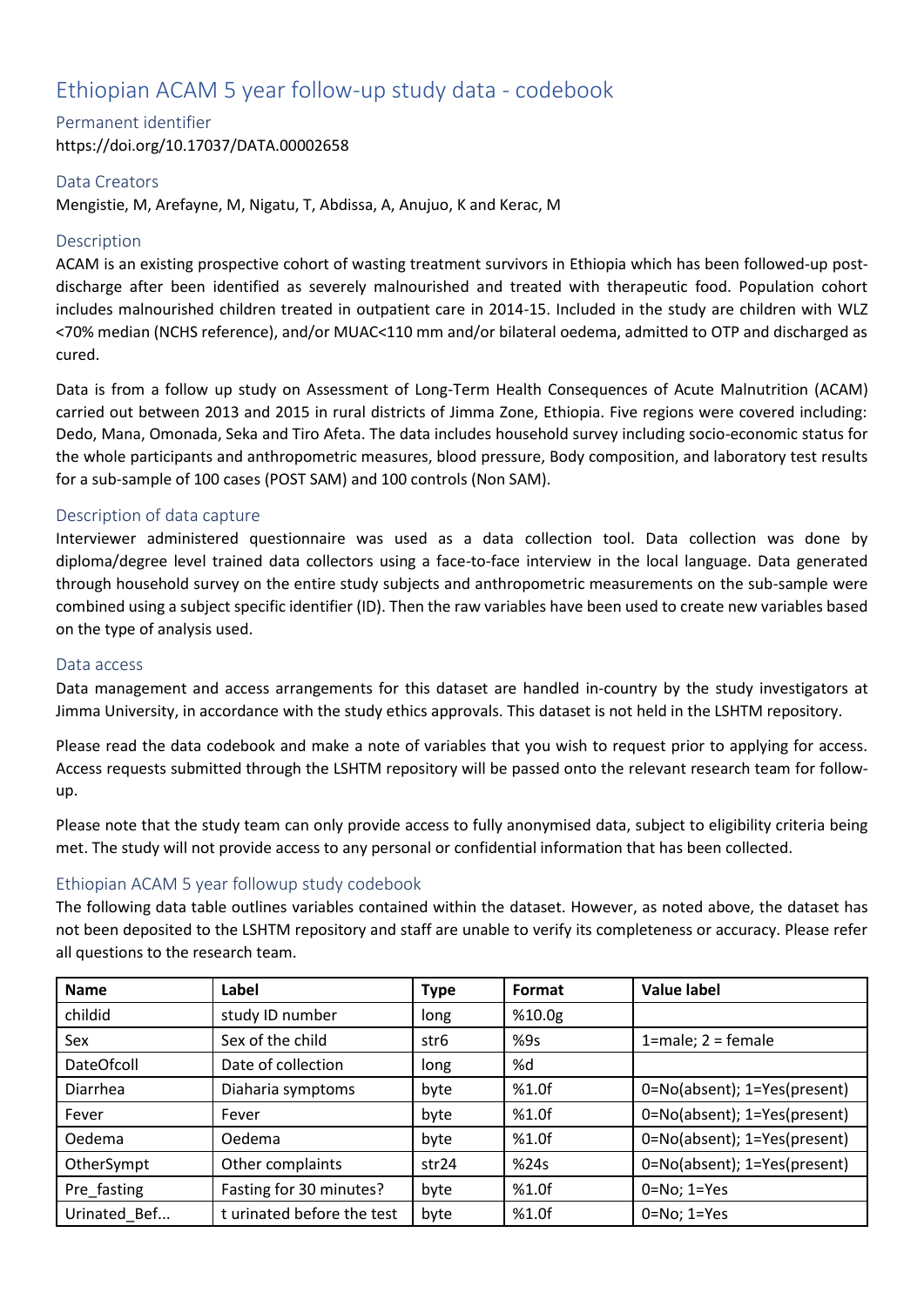| Time_predose    | predose saliva sample<br>time              | double | %5.2f |                   |
|-----------------|--------------------------------------------|--------|-------|-------------------|
| Pre_saliv_vol   | saliva sample, volume<br>(m <sub>l</sub> ) | double | %4.1f |                   |
| Pre_dos_weight  | predose weight                             | double | %5.2f |                   |
| Dosing_time     | dosing time                                | double | %5.2f |                   |
| Bottle_Code     | Bottle code                                | int    | %3.0f |                   |
| Number_dose     | number of doses (bottles)                  | byte   | %1.0f |                   |
| D2O_Wt          | exact weight of D2O                        | double | %5.2f |                   |
| Vol_water_Risng | water for rinsing (ml)                     | byte   | %2.0f |                   |
| Dose_intake_    | dose intake pattern                        | byte   | %1.0f |                   |
| Post_dose_fa    | post-dosing fasting                        | byte   | %1.0f | $0 = No; 1 = Yes$ |
| number_liq_s    | liquid stools number du                    | byte   | %2.0f |                   |
| number_pass_    | times urinated during e                    | byte   | %2.0f |                   |
| number_vomit    | vNumber of vomit<br>during                 | byte   | %2.0f |                   |
| number_liq_i    | liquid intake during e                     | int    | %3.0f |                   |
| psst_dose_fa    | Fasting for post-dose s                    | byte   | %1.0f |                   |
| tpostsaliva     | postdose sampling time                     | double | %5.2f |                   |
| postsalvol      | post-dose s sample volu                    | double | %4.1f |                   |
| deut_proc_com   | Deuterium procedure<br>com                 | str22  | %22s  |                   |
| bloodcol        | Blood collector's code                     | byte   | %2.0f |                   |
| blood_Collected | <b>Blood sample collected</b>              | byte   | %1.0f |                   |
| yellowtube      | Serum tube (yellow top)?                   | byte   | %1.0f |                   |
| EDTAtube        | <b>EDTA tube (lavender</b><br>top)?        | byte   | %1.0f |                   |
| reason_no_blood | No blood collection rea                    | str19  | %19s  |                   |
| blood_Sam_com   | Comment on blood<br>sample                 | str23  | %23s  |                   |
| CBIAcol         | BIA collector's code                       | byte   | %2.0f |                   |
| device          | <b>BIA machine code</b>                    | byte   | %1.0f |                   |
| testnum1        | <b>BIA test1 Number</b>                    | int    | %4.0f |                   |
| res50k1         | Resistance at 50Khz test1                  | int    | %4.0f |                   |
| react50k1       | Reactance at 50 Khz test1                  | double | %5.2f |                   |
| phaseA1         | Phase angle test1                          | double | %4.1f |                   |
| imp5k1          | Impedance at 5kHz test1                    | int    | %4.0f |                   |
| imp50k1         | I, pedance at 50 kHz test1                 | int    | %4.0f |                   |
| imp100k1        | Impedance at 100 kHz<br>test1              | int    | %4.0f |                   |
| imp200k1        | Impedance at 200kHz<br>test1               | int    | %4.0f |                   |
| testnum2        | <b>BIA test2 Number</b>                    | int    | %4.0f |                   |
| resi50k2        | Resistance at 50Khz test2                  | int    | %4.0f |                   |
| react50k2       | Reactance at 50 Khz test2                  | double | %5.2f |                   |
| phaseA2         | Phase angle test2                          | double | %4.1f |                   |
| imp5k2          | Impedance at 5kHz test2                    | int    | %4.0f |                   |
| imp50k2         | I, pedance at 50 kHz test2                 | int    | %4.0f |                   |
| imp100k2        | Impedance at 100 kHz<br>test2              | int    | %4.0f |                   |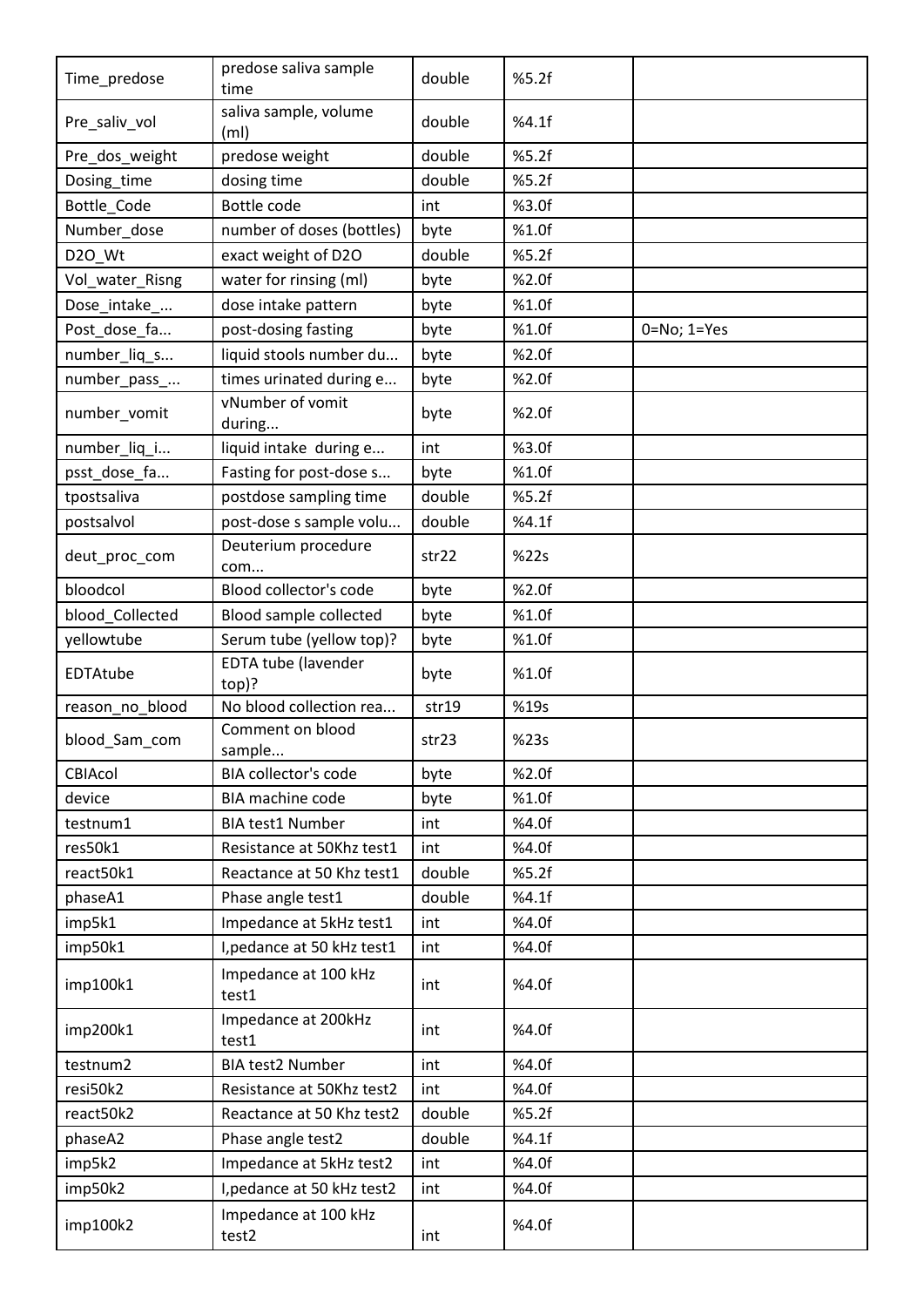| imp200k2            | Impedance at 200kHz           | in.    | %4.0f |  |
|---------------------|-------------------------------|--------|-------|--|
|                     | test2                         |        |       |  |
| testnum3            | <b>BIA test3 Number</b>       | int    | %4.0f |  |
| resi50k3            | Resistance at 50Khz test3     | int    | %4.0f |  |
| reac50k3            | Reactance at 50 Khz test3     | double | %5.2f |  |
| phaseA3             | Phase angle test3             | double | %4.1f |  |
| imp5k3              | Impedance at 5kHz test3       | int    | %4.0f |  |
| imp50k3             | I, pedance at 50 kHz test3    | int    | %4.0f |  |
| imp100k3            | Impedance at 100 kHz<br>test3 | int    | %4.0f |  |
| imp200k3            | Impedance at 200kHz<br>test3  | int    | %4.0f |  |
| BPsystolic1         | Systolic BP test1             | int    | %3.0f |  |
| BPdiastolic1        | Diastolic BP test1            | int    | %3.0f |  |
| BPsystolic2         | Systolic BP test2             | int    | %3.0f |  |
| <b>BPdiastolic2</b> | Diastolic BP test2            | int    | %3.0f |  |
| birthDate           | Date of birth                 | long   | %d    |  |
| wbc                 | <b>WBC</b>                    | double | %5.2f |  |
| <b>RDC</b>          | <b>RDC</b>                    | double | %5.2f |  |
| HB                  | HB                            | double | %4.1f |  |
| hct                 | <b>HCT</b>                    | double | %4.1f |  |
| mcv                 | <b>MCV</b>                    | double | %5.1f |  |
| mch                 | <b>MCH</b>                    | double | %4.1f |  |
| mchc                | <b>MCHC</b>                   | double | %4.1f |  |
| Platelet            | Platelet                      | int    | %3.0f |  |
| lymph               | Lymphocytes                   | double | %4.1f |  |
| mixed               | Mixed                         | double | %4.1f |  |
| neut                | Neutro                        | double | %4.1f |  |
| lymph1              | lymph1                        | double | %5.2f |  |
| mixed1              | mixed1                        | double | %5.2f |  |
| neut1               | neut1                         | double | %5.2f |  |
| rdwsd               | rdwsd                         | double | %4.1f |  |
| rdwcv               | rdwcv                         | double | %4.1f |  |
| pdw                 | pdw                           | double | %4.1f |  |
| mpv                 | mpv                           | double | %4.1f |  |
| plcr                | plcr                          | double | %4.1f |  |
| hba1c               | HbAC1                         | double | %4.1f |  |
| hscrp               | <b>HS-CRP</b>                 | double | %4.1f |  |
| glucose             | Glycemia                      | double | %5.1f |  |
| insulin             | Insulin                       | double | %4.1f |  |
| hdl                 | <b>HDL</b>                    | double | %5.1f |  |
| Idl                 | <b>LDL</b>                    | double | %5.1f |  |
| triglyceri          | Triglycerides                 | double | %5.1f |  |
| Cholesterol         | Total Cholesterol (mg/dL)     | double | %5.1f |  |
| creatinine          | Creatinine                    | double | %4.1f |  |
|                     |                               |        |       |  |
| urea                | Urea                          | double | %4.1f |  |
| cpeptiden           | C-peptide                     | double | %4.1f |  |
| iron                | Iron                          | double | %4.1f |  |